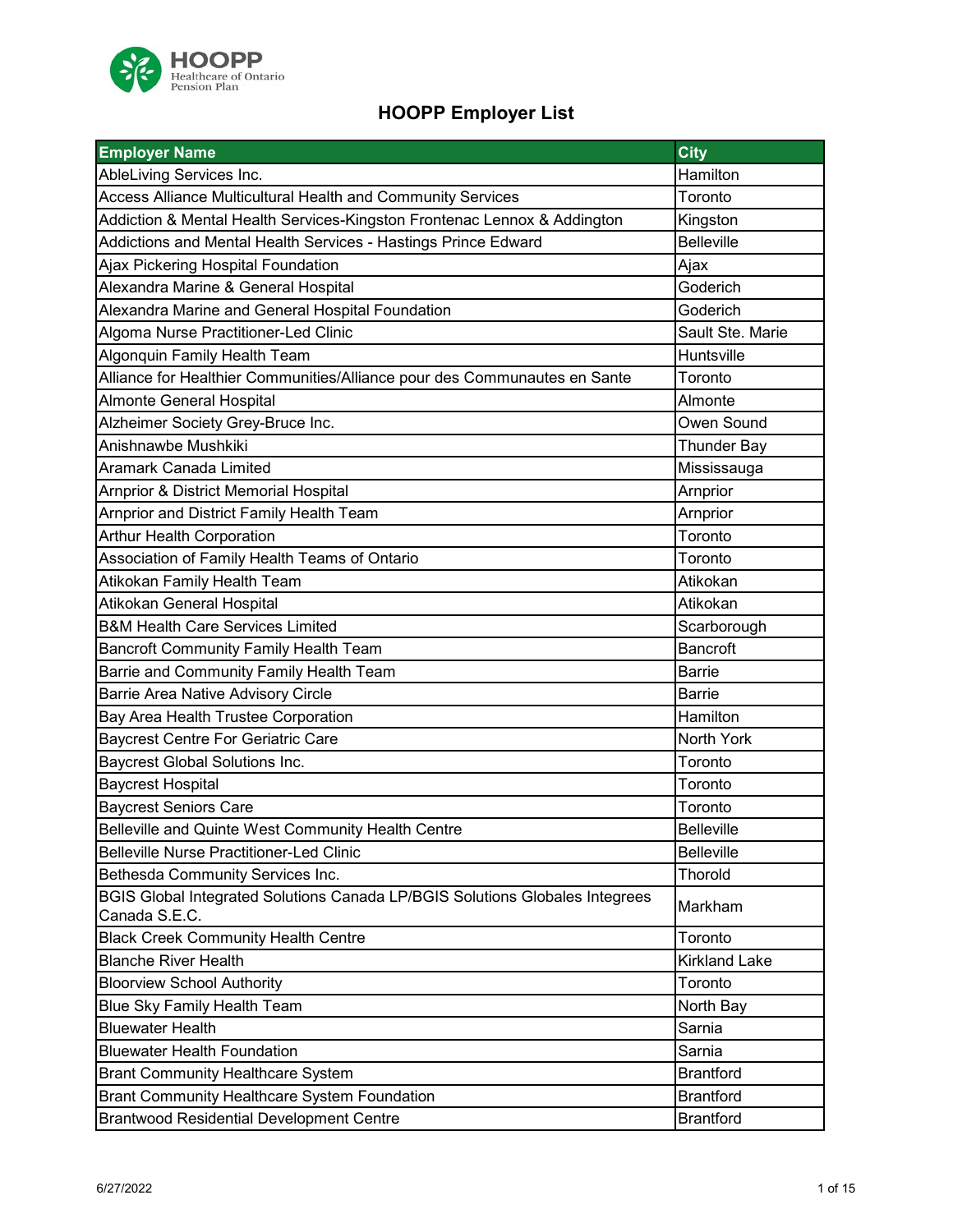

| <b>Bridgepoint Family Health Team</b>                                                                           | Toronto             |
|-----------------------------------------------------------------------------------------------------------------|---------------------|
| <b>Bridgepoint Hospital</b>                                                                                     | Toronto             |
| <b>Bridges Community Health Centre</b>                                                                          | Fort Erie           |
| <b>Brock Community Health Centre</b>                                                                            | Beaverton           |
| Brockton and Area Family Health Team                                                                            | Walkerton           |
| <b>Brockville General Hospital</b>                                                                              | <b>Brockville</b>   |
| <b>Bruyere Continuing Care</b>                                                                                  | Ottawa              |
| Bruyère Foundation Inc.                                                                                         | Ottawa              |
| Burk's Falls Family Health Team                                                                                 | <b>Burk's Falls</b> |
| <b>Burlington Family Health Team</b>                                                                            | <b>Burlington</b>   |
| Cambridge Memorial Hospital                                                                                     | Cambridge           |
| Cambridge Memorial Hospital Foundation                                                                          | Cambridge           |
| <b>CAMH Administrative Agent Inc.</b>                                                                           | Toronto             |
| CAMH Facility O&M Inc.                                                                                          | Etobicoke           |
| Campbellford Memorial Hospital                                                                                  | Campbellford        |
| Campbellford Memorial Multicare Lodge                                                                           | Campbellford        |
| <b>Campellford Memorial Hospital Foundation</b>                                                                 | Campbellford        |
| Canadian Agency for Drugs and Tech. in Health                                                                   | Ottawa              |
| Canadian Centre for Aging & Brain Health Innovation Advancement Inc.                                            | Toronto             |
| Canadian College of Health Leaders                                                                              | Ottawa              |
| Canadian Federation of Nurses' Unions                                                                           | Ottawa              |
| Canadian Institute for Health Information                                                                       | Ottawa              |
| Canadian Medical Equipment Protection Plan                                                                      | Toronto             |
| Canadian Mental Health Association Algoma                                                                       | Sault Ste. Marie    |
| Canadian Mental Health Association, Fort Frances Branch                                                         | <b>Fort Frances</b> |
| Canadian Mental Health Association, Grey Bruce Branch                                                           | Owen Sound          |
| Canadian Mental Health Association, Haliburton, Kawartha, Pine Ridge Branch                                     | Peterborough        |
| Canadian Mental Health Association, Lambton Kent Branch                                                         | Chatham             |
| Canadian Mental Health Association, Muskoka-Parry Sound Branch                                                  | Bracebridge         |
| Canadian Mental Health Association, Ontario Division                                                            | Toronto             |
| Canadian Mental Health Association, Thames Valley Addiction & Mental Health<br>Services                         | London              |
| Canadian Mental Health Association, Waterloo Wellington Dufferin Branch                                         | Guelph              |
| Canadian Mental Health Association, Windsor-Essex County Branch                                                 | Windsor             |
| Canadian Mental Health Association, York Region Branch                                                          | Newmarket           |
| Canadian Mental Health Association/Peel Branch                                                                  | <b>Brampton</b>     |
| Canadian Mental Health Association-Sudbury/Manitoulin                                                           | Sudbury             |
| Canadian Myeloma Research Group / Groupe Canadien De Recherche Sur Le                                           | Vaughan             |
| Myélome                                                                                                         | Ottawa              |
| Canadian Nurses Protective Society<br><b>Canadian Nurses' Foundation</b>                                        | Ottawa              |
|                                                                                                                 |                     |
| Canadian Paediatric Society<br>Canadian Partnership Against Cancer Corporation / Partenariat canadien contre le | Ottawa              |
| cancer Corporation                                                                                              | Toronto             |
| Capreol Nurse Practitioner Led Clinic                                                                           | Capreol             |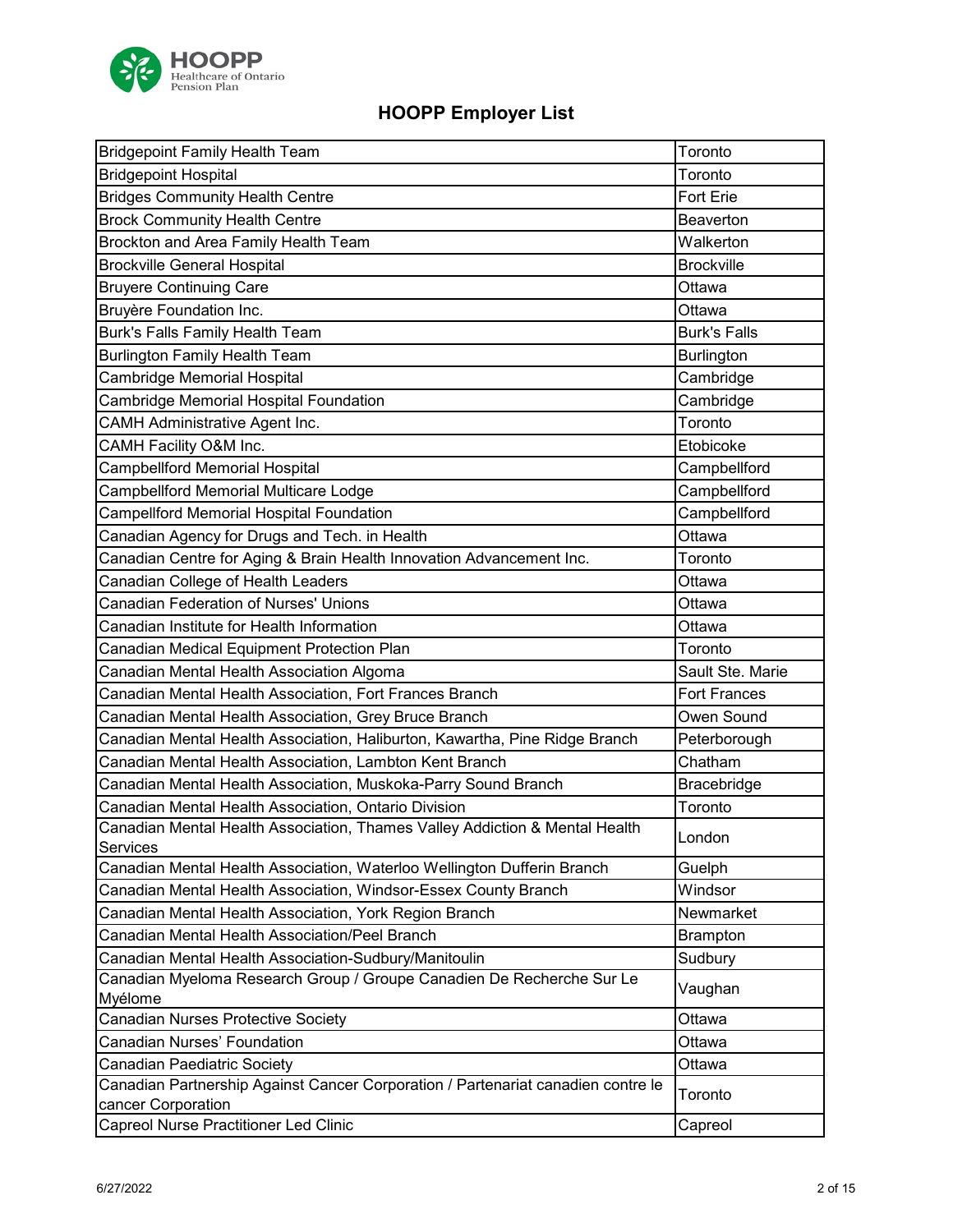

| Carea Community Health Centre                                        | Oshawa                |
|----------------------------------------------------------------------|-----------------------|
| Carefirst Family Health Team                                         | <b>Richmond Hill</b>  |
| Carleton Place & District Memorial Hospital                          | <b>Carleton Place</b> |
| Carlington Community Health Centre                                   | Ottawa                |
| Caroline Family Health Team of Burlington                            | <b>Burlington</b>     |
| Casey House                                                          | Toronto               |
| Casey House Foundation                                               | Toronto               |
| Central Brampton Family Health Team                                  | <b>Brampton</b>       |
| <b>Central Community Health Centre</b>                               | St. Thomas            |
| Central Hastings Family Health Team                                  | Madoc                 |
| Central Lambton Family Health Team                                   | Petrolia              |
| Central Ont. Healthcare Procurement Alliance                         | <b>Richmond Hill</b>  |
| Central West Specialized Developmental Services                      | Oakville              |
| Centre de santé communautaire de Kapuskasing et région               | Kapuskasing           |
| Centre de Santé Communautaire de L'estrie Ontario                    | Cornwall              |
| Centre de santé communautaire de Timmins                             | <b>Timmins</b>        |
| Centre de santé communautaire du Grand Sudbury                       | Sudbury               |
| Centre de santé UNIVI Health Centre                                  | Noelville             |
| Centre for Addiction & Mental Health                                 | Toronto               |
| Centre for Addiction and Mental Health Foundation                    | Toronto               |
| Centre of Arthritis Excellence (CArE)                                | Newmarket             |
| Centretown Community Health Centre                                   | Ottawa                |
| Chalkin Duncan Gallaccio Pintea Tohn Wallkin Walsh Williams Medicine |                       |
| <b>Professional Corporation</b>                                      | <b>Burlington</b>     |
| <b>Champlain Health Supply Services</b>                              | Ottawa                |
| Chatham Kent Hospice Inc.                                            | Chatham               |
| Chatham-Kent Community Health Centres                                | Chatham               |
| <b>Chatham-Kent Health Alliance</b>                                  | Chatham               |
| <b>CHEO Foundation</b>                                               | Ottawa                |
| Chigamik Community Health Centre                                     | Midland               |
| Children's Mental Health of Leeds and Grenville                      | <b>Brockville</b>     |
| Children's Centre Thunder Bay                                        | <b>Thunder Bay</b>    |
| <b>Children's Community Network</b>                                  | Sudbury               |
| Children's Health Foundation                                         | London                |
| Children's Hospital of Eastern Ontario                               | Ottawa                |
| Children's Hospital of Eastern Ontario Research Institute Inc.       | Ottawa                |
| Children's Treatment Centre Foundation of Chatham-Kent               | Chatham               |
| Children's Treatment Centre of Chatham Kent                          | Chatham               |
| <b>Children's Treatment Centre of Simcoe York</b>                    | Barrie                |
| City of Lakes Family Health Team                                     | Sudbury               |
| Clear Medical Imaging                                                |                       |
|                                                                      | Windsor               |
| <b>Clinical Trials Ontario</b>                                       | Toronto               |
| Cochrane Family Health Team                                          | Cochrane              |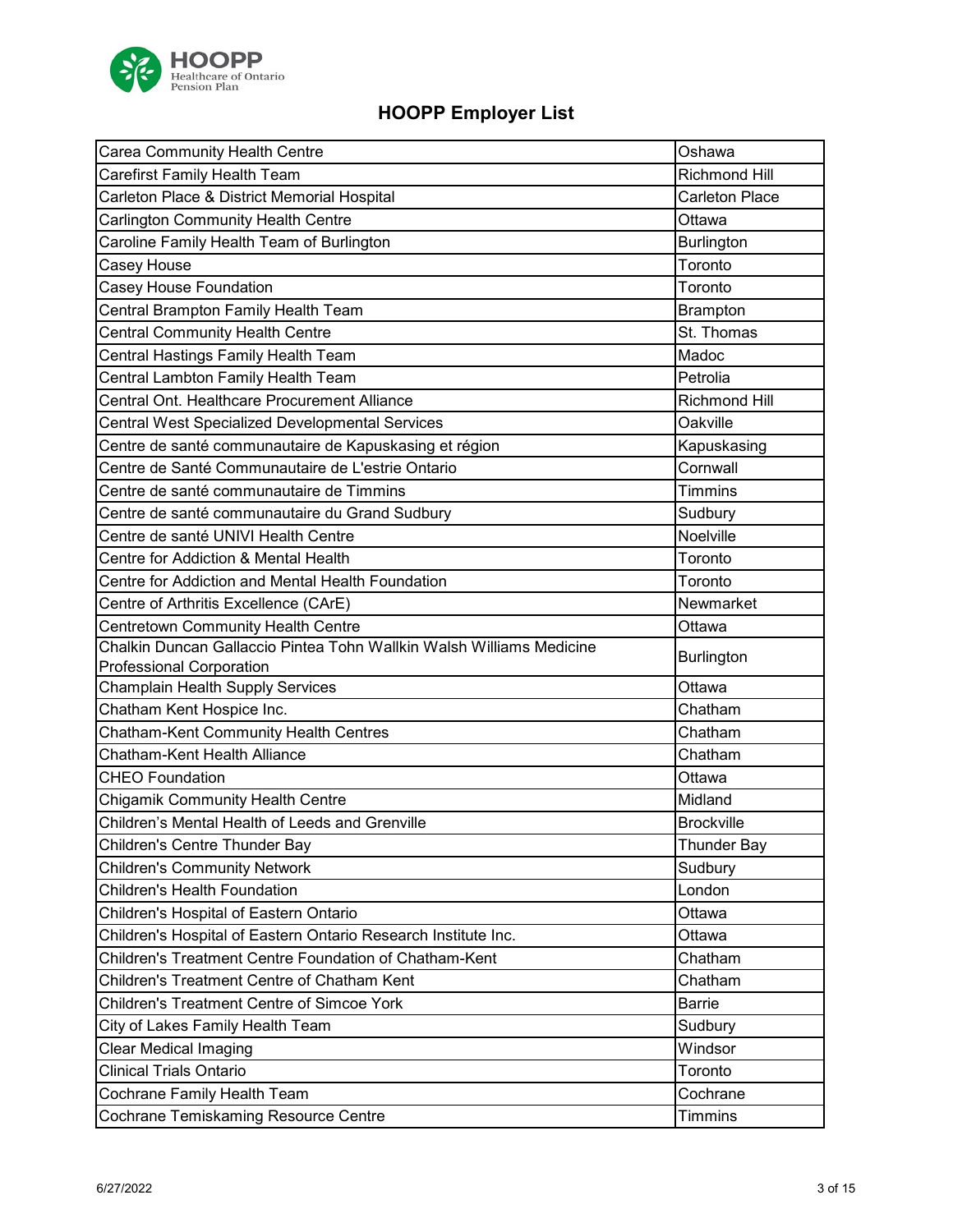

| Cogniciti Inc.                                                                                                             | Toronto            |
|----------------------------------------------------------------------------------------------------------------------------|--------------------|
| College of Medical Radiation and Imaging Technologists of Ontario                                                          | Toronto            |
| College of Nurses of Ontario                                                                                               | Toronto            |
| College of Physicians and Surgeons of Ontario                                                                              | Toronto            |
| Collingwood General & Marine Hospital                                                                                      | Collingwood        |
| Collingwood General & Marine Hospital Foundation                                                                           | Collingwood        |
| Community & Primary Health Care Lanark                                                                                     | <b>Brockville</b>  |
| Community Addiction & Mental Health Services H&N                                                                           | Townsend           |
| Community Health Centres of Northumberland                                                                                 | Port Hope          |
| <b>Compass Community Health</b>                                                                                            | Hamilton           |
| Compass Group Canada Health Services Ltd                                                                                   | London             |
| Compass, Boussole, Akii-Izhinoogan Mental Health, Developmental and<br>Community Services for Children, Youth and Families | Sudbury            |
| Compute Ontario/Calcul Ontario                                                                                             | Toronto            |
| ConnexOntario Health Services Information                                                                                  | London             |
| <b>Cornwall Community Hospital</b>                                                                                         | Cornwall           |
| Cottage Country Family Health Team                                                                                         | Bracebridge        |
| Council of Canadian Academies Conseil Des Académies Canadiennes                                                            | Ottawa             |
| Country Roads Community Health Centre                                                                                      | Portland           |
| Credit Valley Family Health Team                                                                                           | Mississauga        |
| Crosstown Family Health Team                                                                                               | Toronto            |
| Davenport-Perth Neighbourhood and Community Health Centre                                                                  | Toronto            |
| De Dwa Da Dehs Nyes Aboriginal Health Centre                                                                               | Hamilton           |
| Deep River & District Hospital                                                                                             | Deep River         |
| Dialysis Management Clinics Inc.                                                                                           | Markham            |
| Don Mills Surgical Unit Limited                                                                                            | Toronto            |
| Dr. Clifford Librach Medicine Professional Corporation                                                                     | Toronto            |
| Dr. K. Dorken, Chiropractic Professional Corporation, c.o.b. as Core Wellness<br>Centre                                    | Toronto            |
| Dryden Regional Health Centre                                                                                              | Dryden             |
| Dufferin Area Family Health Team                                                                                           | Orangeville        |
| Ear Falls Community Health Centre Inc                                                                                      | Ear Falls          |
| East End Community Health Centre                                                                                           | Toronto            |
| Eastern Ontario Regional Laboratory Assoc.                                                                                 | Ottawa             |
| Eastern Ottawa Community Family Health Team                                                                                | Orleans            |
| Ecotex Healthcare Linen Services LP                                                                                        | Mississauga        |
| Elliot Lake Family Health Team                                                                                             | <b>Elliot Lake</b> |
| EllisDon Facilities Services (OSLER) Inc.                                                                                  | Concord            |
| EllisDon Facilities Services (OTMH) Inc.                                                                                   | Concord            |
| EllisDon Facilities Services (ROH) Inc.                                                                                    | Concord            |
| EllisDon Facilities Services (SAH) Inc.                                                                                    | Concord            |
| Emery-Keelesdale Nurse Practitioner-Led Clinic                                                                             | North York         |
| Englehart and District Family Health Team                                                                                  | Englehart          |
| <b>Enwave Energy Corporation</b>                                                                                           | Toronto            |
| Equans Services Inc.                                                                                                       | Markham            |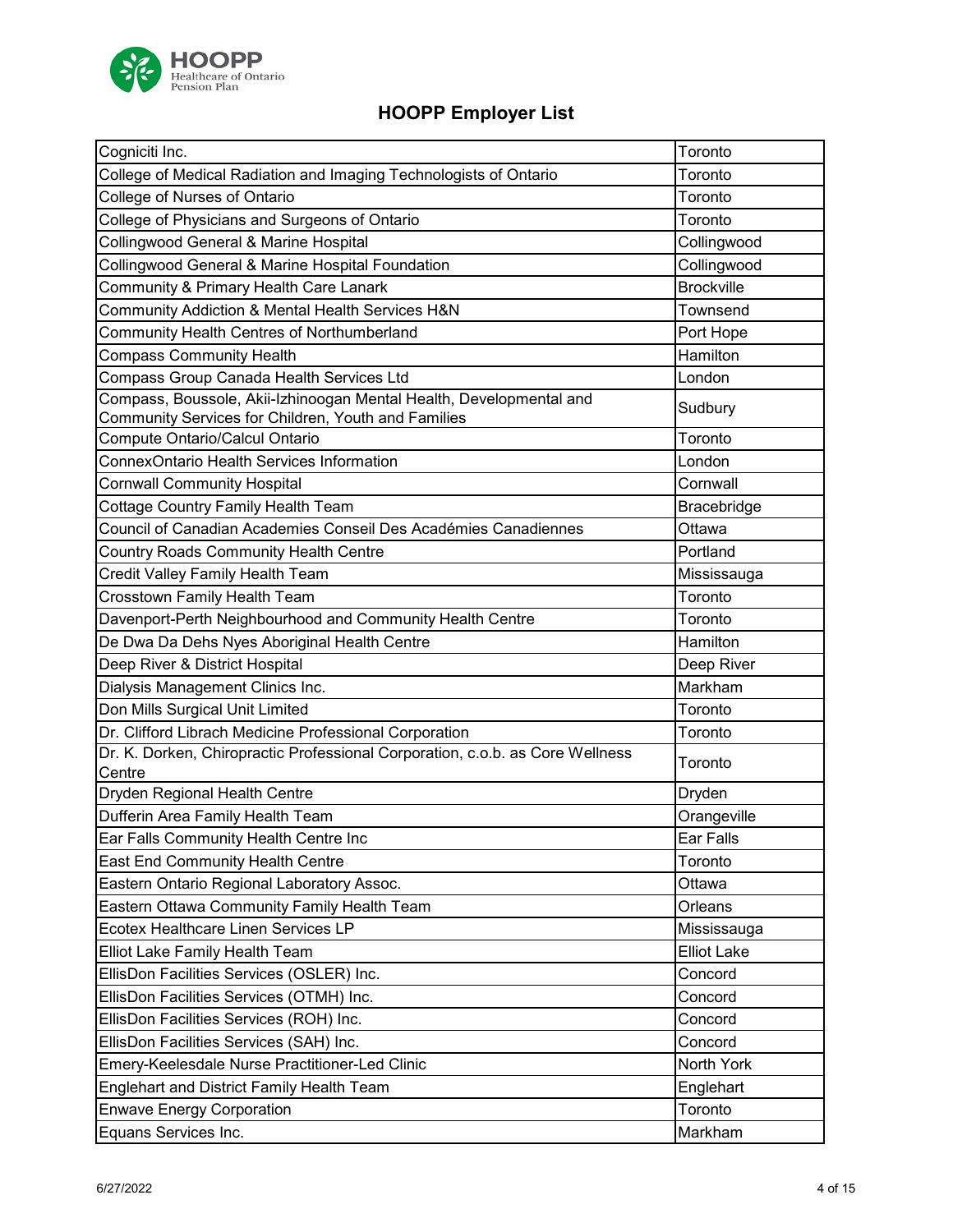

| Equipe de Sante Familiale du Bas-Outaouais - Lower Outaouais Family Health        | Hawkesbury          |
|-----------------------------------------------------------------------------------|---------------------|
| Team                                                                              |                     |
| <b>Erie Shores Health Foundation</b>                                              | Leamington          |
| <b>Erie Shores Healthcare</b>                                                     | Leamington          |
| ErinoakKids Centre for Treatment and Development                                  | Mississauga         |
| Espanola & Area Family Health Team                                                | Espanola            |
| Espanola General Hospital                                                         | Espanola            |
| Etobicoke Medical Centre Family Health Team                                       | Toronto             |
| FACIT Inc.                                                                        | Toronto             |
| Family First Family Health Team                                                   | Orleans             |
| Family Health Team of Hamilton Inc.                                               | Hamilton            |
| Family Medicine Associates of Ottawa                                              | Ottawa              |
| Federation of Medical Regulatory Authorities of Canada / La Fédération des ordres | Ottawa              |
| des médecins du Canada                                                            |                     |
| FIREFLY - Physical, Emotional, Developmental and Community Services               | Kenora              |
| <b>Five Counties Children's Centre</b>                                            | Peterborough        |
| <b>Flemingdon Health Centre</b>                                                   | North York          |
| Fondation de L'Hopital Montfort                                                   | Ottawa              |
| Fort Frances Community Clinic INC.                                                | <b>Fort Frances</b> |
| Fort Frances Tribal Area Health Services Inc.                                     | <b>Fort Frances</b> |
| Fort William Family Health Team Inc.                                              | <b>Thunder Bay</b>  |
| Four Counties Health Services Corporation                                         | Newbury             |
| <b>Gateway Community Health Centre</b>                                            | Tweed               |
| George Jeffrey Children's Centre                                                  | <b>Thunder Bay</b>  |
| Georgian Bay Family Health Team                                                   | Collingwood         |
| Georgian Bay General Hospital                                                     | Midland             |
| Georgian Nurse Practitioner-LED Clinic                                            | <b>Barrie</b>       |
| Georgina Nurse Practitioner-Led Clinic                                            | Sutton              |
| <b>Geraldton District Hospital</b>                                                | Geraldton           |
| Geriatric Psychiatry Community Services of Ottawa                                 | Ottawa              |
| Gizhewaadiziwin Health Access Centre                                              | <b>Fort Frances</b> |
| <b>Glengarry Memorial Hospital</b>                                                | Alexandria          |
| <b>Glengarry Nurse Practitioner Led Clinic</b>                                    | Lancaster           |
| Grand Bend Area Community Health Centre Inc.                                      | <b>Grand Bend</b>   |
| <b>Grand River Community Health Centre</b>                                        | <b>Brantford</b>    |
| Grand River Hospital - Freeport Health Centre                                     | Kitchener           |
| <b>Grand River Hospital Foundation</b>                                            | Kitchener           |
| <b>Grandview Children's Centre</b>                                                | Oshawa              |
| Great Northern Family Health Team                                                 | New Liskeard        |
| Greenbelt Family Health Team Inc.                                                 | Ottawa              |
| Greenstone Family Health Team                                                     | Geraldton           |
| <b>Grey Bruce Health Services</b>                                                 | Owen Sound          |
| <b>Groves Memorial Community Hospital</b>                                         | Fergus              |
| <b>Groves Memorial Community Hospital Foundation</b>                              | Fergus              |
|                                                                                   |                     |
| <b>Guelph Community Health Centre</b>                                             | Guelph              |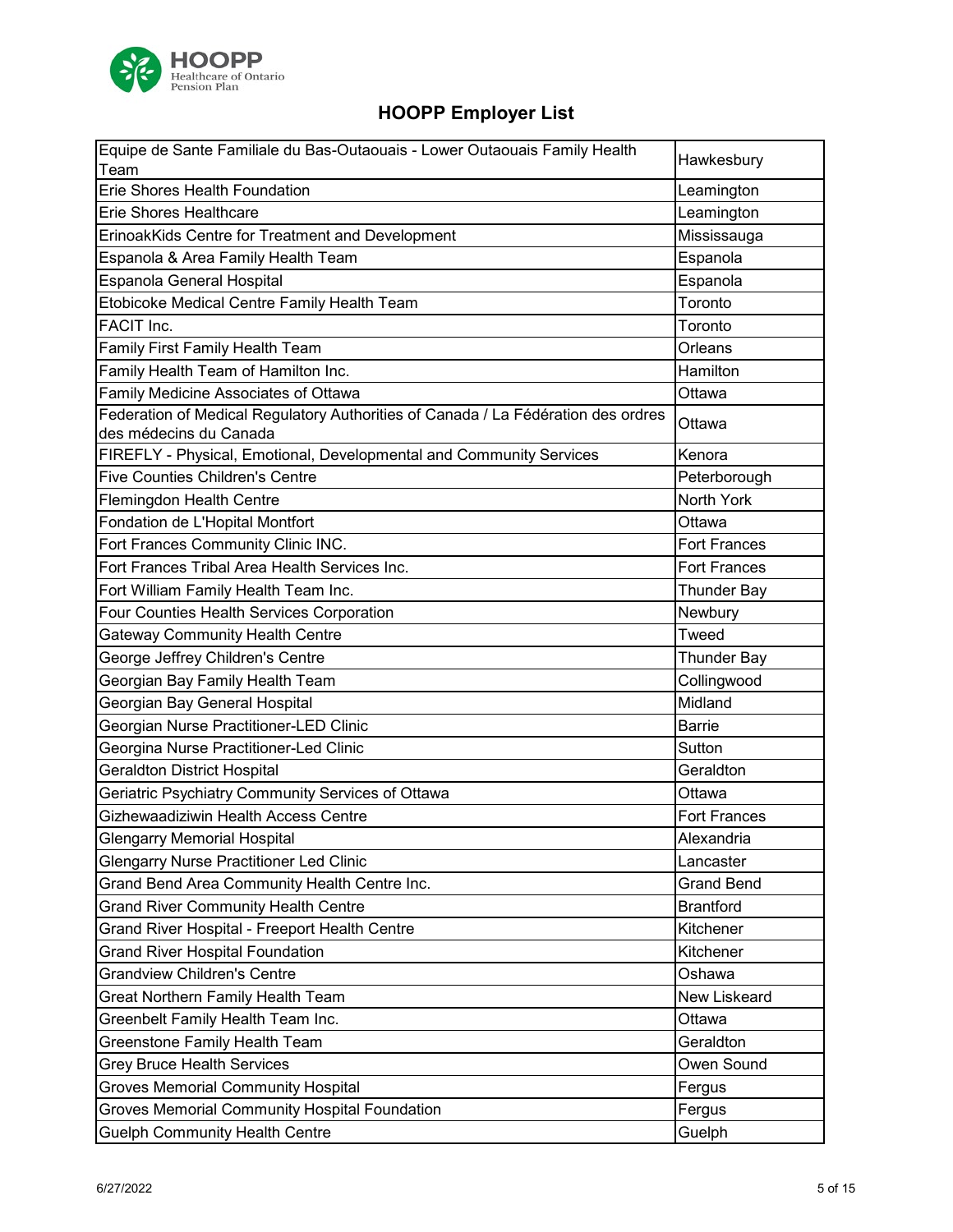

| <b>Guelph Family Health Team</b>                          | Guelph                   |
|-----------------------------------------------------------|--------------------------|
| Guelph General Hospital                                   | Guelph                   |
| Haileybury Family Health Team                             | Haileybury               |
| <b>Haldimand War Memorial Hospital</b>                    | Dunnville                |
| <b>Haliburton Highlands Health Services</b>               | Haliburton               |
| <b>Halton Healthcare Services</b>                         | Oakville                 |
| Halton Hills Family Health Team                           | Georgetown               |
| Hamilton Health Sciences Corporation                      | Hamilton                 |
| <b>Hamilton Health Sciences Foundation</b>                | Hamilton                 |
| Hamilton Program For Schizophrenia Inc.                   | Hamilton                 |
| Hanover & District Hospital                               | Hanover                  |
| Hanover Family Health Team Inc.                           | Hanover                  |
| Harbourview Family Health Team                            | <b>Thunder Bay</b>       |
| Hawkesbury & District General Hospital                    | Hawkesbury               |
| <b>Headwaters Health Care Centre</b>                      | Orangeville              |
| <b>Health Sciences North</b>                              | Sudbury                  |
| <b>Health Sciences North Research Institute</b>           | Sudbury                  |
| Health Standards Organization                             | Ottawa                   |
| Health Zone Nurse Practitioner Led Clinic                 | London                   |
| Healthcare of Ontario Pension Plan                        | Toronto                  |
| <b>HealthCareCAN</b>                                      | Ottawa                   |
| HealthPRO Procurement Services Inc.                       | Mississauga              |
| <b>Healthwise Diagnostics</b>                             | Thornhill                |
| Hearst Kapuskasing & Smooth Rock Falls                    | Kapuskasing              |
| <b>Heritage Dental</b>                                    | Chatham                  |
| HF Connecting Health Nurse Practitioner-Led Clinic        | Scarborough              |
| <b>Hillside Family Medicine</b>                           | Campbellford             |
| Holland Bloorview Kids Rehabilitation Hospital            | Toronto                  |
| Holland Bloorview Kids Rehabilitation Hospital Foundation | Toronto                  |
| Honeywell Limited                                         | Markham                  |
| Hopital de Mattawa Hospital                               | Mattawa                  |
| Hopital de Smooth Rock Falls Hospital                     | <b>Smooth Rock Falls</b> |
| <b>Hopital Montfort</b>                                   | Ottawa                   |
| Hornepayne Community Hospital                             | Hornepayne               |
| Hospice Georgian Triangle                                 | Collingwood              |
| Hospice Huronia                                           | Penetanguishene          |
| Hospice Simcoe                                            | Barrie                   |
| <b>Hospital Diagnostic Imaging Repository Services</b>    | Toronto                  |
| Hotel Dieu Shaver Health & Rehabilitation                 | St. Catharines           |
| Hotel Dieu Shaver Health and Rehabilitation Foundation    | St. Catharines           |
| Hotel-Dieu Grace Hospital                                 | Windsor                  |
| HR Strategies Consulting Inc.                             | Richmond Hill            |
| Humber River Hospital                                     | Toronto                  |
| Humber River Hospital Foundation                          | Toronto                  |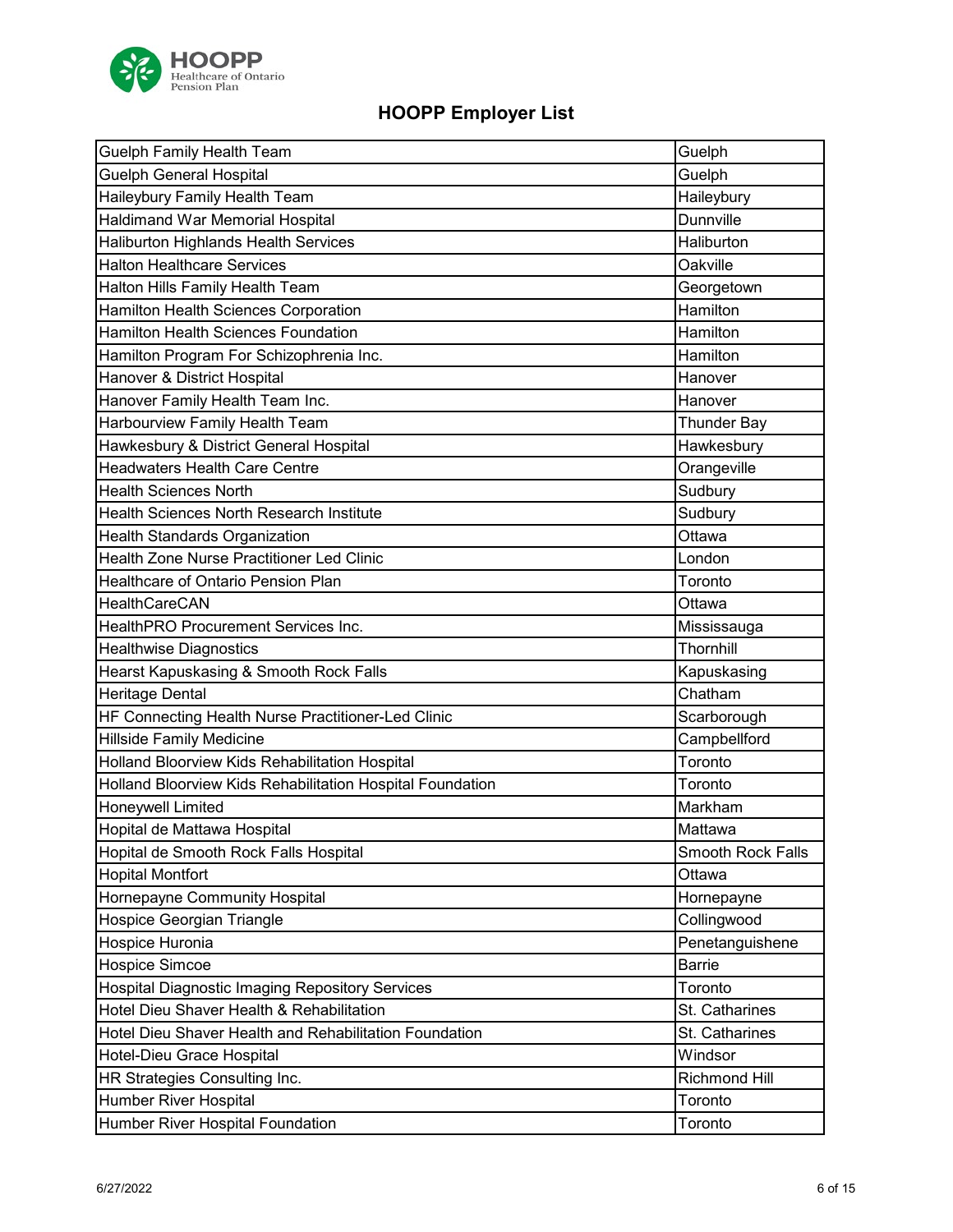

| Huron Lodge Community Service Board Inc.                 | <b>Elliot Lake</b>   |
|----------------------------------------------------------|----------------------|
| Huron Perth Healthcare Alliance                          | Stratford            |
| Huronia Nurse Practitioner-Led Clinic                    | <b>Shanty Bay</b>    |
| iHealth Centre                                           | Vaughan              |
| In-Common Laboratories                                   | North York           |
| Indigenous Primary Health Care Council                   | Toronto              |
| Ingersoll Nurse Practitioner-led Clinic                  | Ingersoll            |
| Inner City Family Health Team                            | Toronto              |
| Institut du savoir Montfort                              | Ottawa               |
| Institute for Clinical Evaluative Sciences               | Toronto              |
| <b>Institute for Safe Medication Practices</b>           | Toronto              |
| Institute for Work & Health                              | Toronto              |
| Iroquois Falls Family Health Team                        | Iroquois Falls       |
| Jessica's House Foundation                               | Exeter               |
| John McGivney Children's Centre                          | Windsor              |
| John Rawlinson Medicine Professional Corporation         | Lynden               |
| Johnson Controls Canada LP                               | Richmond Hill        |
| Joseph Brant Memorial Hospital                           | <b>Burlington</b>    |
| Kapuskasing and Area Family Health Team                  | Kapuskasing          |
| Kawartha North Family Health Team                        | <b>Fenelon Falls</b> |
| Kaymar Rehabilitation Inc                                | Ottawa               |
| Kemptville District Hospital                             | Kemptville           |
| Kenora-Rainy River Regional Lab. Program                 | Dryden               |
| Keystone Child, Youth and Family Service                 | Owen Sound           |
| Kincardine Family Health Team                            | Kincardine           |
| Kingston Community Health Centres                        | Kingston             |
| Kingston Family Health Team                              | Kingston             |
| Kingston Health Sciences Centre                          | Kingston             |
| Kingston Regional Hospital Laundry Inc                   | Kingston             |
| Kirkland District Family Health Team                     | <b>Kirkland Lake</b> |
| Kitchener Downtown Community Health Centre               | Kitchener            |
| Lady Dunn Health Centre                                  | Wawa                 |
| Lake of the Woods District Hospital                      | Kenora               |
| Lakehead Nurse Practitioner Led Clinic                   | <b>Thunder Bay</b>   |
| Lakelands Family Health Team                             | Northbrook           |
| Lakeridge Health                                         | Oshawa               |
| Lakeridge Health Foundation                              | Oshawa               |
| Lakeshore Area Multi-Services Project (LAMP) Inc.        | Etobicoke            |
| Lakeview Family Health Team                              | <b>Brighton</b>      |
| Lanark Renfrew Health and Community Services             | Lanark               |
| Lanark, Leeds and Grenville Addictions and Mental Health | <b>Brockville</b>    |
|                                                          |                      |
| Langs Farm Village Association                           | Cambridge            |
| Lansdowne Children's Centre                              | <b>Brantford</b>     |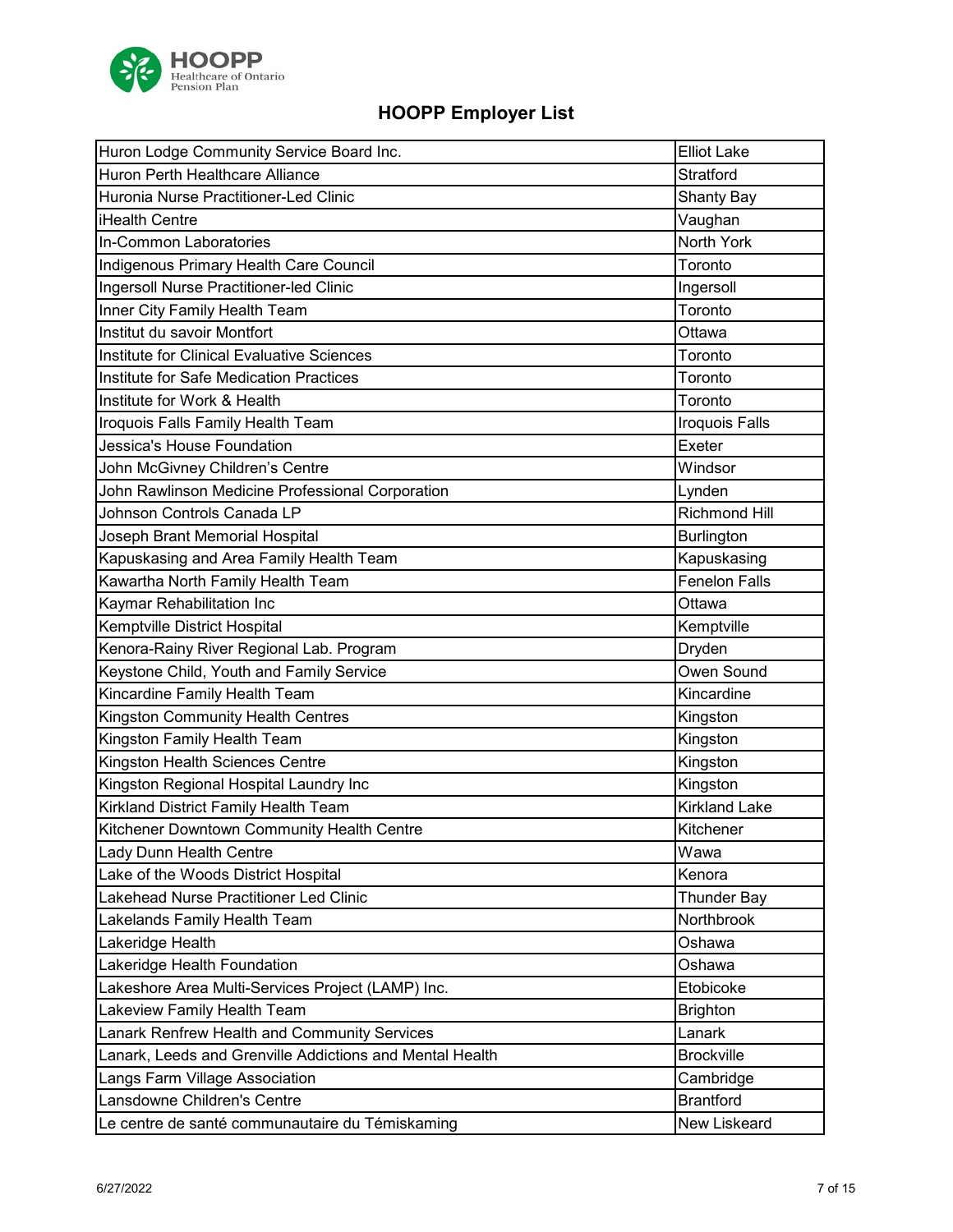

| Leeds & Grenville Community Family Health Team<br><b>Brockville</b><br>Lennox & Addington County General Hospital<br>Napanee<br>Les Filles de la Sagesse d'Ontario<br>Ottawa<br><b>LHIN - Central</b><br>Newmarket<br><b>LHIN - Central East</b><br>Peterborough<br><b>LHIN - Central West</b><br><b>Brampton</b><br>LHIN - Champlain<br>Ottawa<br>LHIN - Erie St. Clair<br>Chatham<br>LHIN - Hamilton Niagara Haldimand Brant<br>Hamilton<br>LHIN - Mississauga Halton<br>Etobicoke<br><b>LHIN - North East</b><br><b>Timmins</b><br><b>LHIN - North Simcoe Muskoka</b><br><b>Barrie</b><br><b>LHIN - North West</b><br><b>Thunder Bay</b><br><b>Belleville</b><br><b>LHIN - South East</b><br><b>LHIN - South West</b><br>London<br><b>LHIN - Toronto Central</b><br>Toronto<br>LHIN - Waterloo Wellington<br>Kitchener<br><b>Listowel Memorial Hospital</b><br>Listowel<br><b>London Health Sciences Centre</b><br>London<br>London Hospital Linen Service Inc.<br>London<br>London InterCommunity Health Centre<br>London<br>Maamwesying North Shore Community Health Services<br>Cutler<br>Mackenzie Health<br><b>Richmond Hill</b><br>Mackenzie Health Foundation<br><b>Richmond Hill</b><br>Madawaska Valley Family Health Team<br>Barry's Bay<br><b>Maltby Centre</b><br>Kingston<br>Manitoulin Central Family Health Team<br>Mindemoya<br><b>Manitoulin Health Centre</b><br><b>Little Current</b><br>Maple Family Health Team Inc.<br>Kingston<br>Marathon Family Health Team<br>Marathon<br>Markham Family Health Team<br>Markham<br>Markham Stouffville Hospital Foundation<br>Markham<br>Mary Berglund Community Health Centre Hub<br>Ignace<br>Medavie EMS CK Ontario Limited<br>Chatham | Lebro Management Limited | Windsor |
|--------------------------------------------------------------------------------------------------------------------------------------------------------------------------------------------------------------------------------------------------------------------------------------------------------------------------------------------------------------------------------------------------------------------------------------------------------------------------------------------------------------------------------------------------------------------------------------------------------------------------------------------------------------------------------------------------------------------------------------------------------------------------------------------------------------------------------------------------------------------------------------------------------------------------------------------------------------------------------------------------------------------------------------------------------------------------------------------------------------------------------------------------------------------------------------------------------------------------------------------------------------------------------------------------------------------------------------------------------------------------------------------------------------------------------------------------------------------------------------------------------------------------------------------------------------------------------------------------------------------------------------------------------------------------------------------------------|--------------------------|---------|
|                                                                                                                                                                                                                                                                                                                                                                                                                                                                                                                                                                                                                                                                                                                                                                                                                                                                                                                                                                                                                                                                                                                                                                                                                                                                                                                                                                                                                                                                                                                                                                                                                                                                                                        |                          |         |
|                                                                                                                                                                                                                                                                                                                                                                                                                                                                                                                                                                                                                                                                                                                                                                                                                                                                                                                                                                                                                                                                                                                                                                                                                                                                                                                                                                                                                                                                                                                                                                                                                                                                                                        |                          |         |
|                                                                                                                                                                                                                                                                                                                                                                                                                                                                                                                                                                                                                                                                                                                                                                                                                                                                                                                                                                                                                                                                                                                                                                                                                                                                                                                                                                                                                                                                                                                                                                                                                                                                                                        |                          |         |
|                                                                                                                                                                                                                                                                                                                                                                                                                                                                                                                                                                                                                                                                                                                                                                                                                                                                                                                                                                                                                                                                                                                                                                                                                                                                                                                                                                                                                                                                                                                                                                                                                                                                                                        |                          |         |
|                                                                                                                                                                                                                                                                                                                                                                                                                                                                                                                                                                                                                                                                                                                                                                                                                                                                                                                                                                                                                                                                                                                                                                                                                                                                                                                                                                                                                                                                                                                                                                                                                                                                                                        |                          |         |
|                                                                                                                                                                                                                                                                                                                                                                                                                                                                                                                                                                                                                                                                                                                                                                                                                                                                                                                                                                                                                                                                                                                                                                                                                                                                                                                                                                                                                                                                                                                                                                                                                                                                                                        |                          |         |
|                                                                                                                                                                                                                                                                                                                                                                                                                                                                                                                                                                                                                                                                                                                                                                                                                                                                                                                                                                                                                                                                                                                                                                                                                                                                                                                                                                                                                                                                                                                                                                                                                                                                                                        |                          |         |
|                                                                                                                                                                                                                                                                                                                                                                                                                                                                                                                                                                                                                                                                                                                                                                                                                                                                                                                                                                                                                                                                                                                                                                                                                                                                                                                                                                                                                                                                                                                                                                                                                                                                                                        |                          |         |
|                                                                                                                                                                                                                                                                                                                                                                                                                                                                                                                                                                                                                                                                                                                                                                                                                                                                                                                                                                                                                                                                                                                                                                                                                                                                                                                                                                                                                                                                                                                                                                                                                                                                                                        |                          |         |
|                                                                                                                                                                                                                                                                                                                                                                                                                                                                                                                                                                                                                                                                                                                                                                                                                                                                                                                                                                                                                                                                                                                                                                                                                                                                                                                                                                                                                                                                                                                                                                                                                                                                                                        |                          |         |
|                                                                                                                                                                                                                                                                                                                                                                                                                                                                                                                                                                                                                                                                                                                                                                                                                                                                                                                                                                                                                                                                                                                                                                                                                                                                                                                                                                                                                                                                                                                                                                                                                                                                                                        |                          |         |
|                                                                                                                                                                                                                                                                                                                                                                                                                                                                                                                                                                                                                                                                                                                                                                                                                                                                                                                                                                                                                                                                                                                                                                                                                                                                                                                                                                                                                                                                                                                                                                                                                                                                                                        |                          |         |
|                                                                                                                                                                                                                                                                                                                                                                                                                                                                                                                                                                                                                                                                                                                                                                                                                                                                                                                                                                                                                                                                                                                                                                                                                                                                                                                                                                                                                                                                                                                                                                                                                                                                                                        |                          |         |
|                                                                                                                                                                                                                                                                                                                                                                                                                                                                                                                                                                                                                                                                                                                                                                                                                                                                                                                                                                                                                                                                                                                                                                                                                                                                                                                                                                                                                                                                                                                                                                                                                                                                                                        |                          |         |
|                                                                                                                                                                                                                                                                                                                                                                                                                                                                                                                                                                                                                                                                                                                                                                                                                                                                                                                                                                                                                                                                                                                                                                                                                                                                                                                                                                                                                                                                                                                                                                                                                                                                                                        |                          |         |
|                                                                                                                                                                                                                                                                                                                                                                                                                                                                                                                                                                                                                                                                                                                                                                                                                                                                                                                                                                                                                                                                                                                                                                                                                                                                                                                                                                                                                                                                                                                                                                                                                                                                                                        |                          |         |
|                                                                                                                                                                                                                                                                                                                                                                                                                                                                                                                                                                                                                                                                                                                                                                                                                                                                                                                                                                                                                                                                                                                                                                                                                                                                                                                                                                                                                                                                                                                                                                                                                                                                                                        |                          |         |
|                                                                                                                                                                                                                                                                                                                                                                                                                                                                                                                                                                                                                                                                                                                                                                                                                                                                                                                                                                                                                                                                                                                                                                                                                                                                                                                                                                                                                                                                                                                                                                                                                                                                                                        |                          |         |
|                                                                                                                                                                                                                                                                                                                                                                                                                                                                                                                                                                                                                                                                                                                                                                                                                                                                                                                                                                                                                                                                                                                                                                                                                                                                                                                                                                                                                                                                                                                                                                                                                                                                                                        |                          |         |
|                                                                                                                                                                                                                                                                                                                                                                                                                                                                                                                                                                                                                                                                                                                                                                                                                                                                                                                                                                                                                                                                                                                                                                                                                                                                                                                                                                                                                                                                                                                                                                                                                                                                                                        |                          |         |
|                                                                                                                                                                                                                                                                                                                                                                                                                                                                                                                                                                                                                                                                                                                                                                                                                                                                                                                                                                                                                                                                                                                                                                                                                                                                                                                                                                                                                                                                                                                                                                                                                                                                                                        |                          |         |
|                                                                                                                                                                                                                                                                                                                                                                                                                                                                                                                                                                                                                                                                                                                                                                                                                                                                                                                                                                                                                                                                                                                                                                                                                                                                                                                                                                                                                                                                                                                                                                                                                                                                                                        |                          |         |
|                                                                                                                                                                                                                                                                                                                                                                                                                                                                                                                                                                                                                                                                                                                                                                                                                                                                                                                                                                                                                                                                                                                                                                                                                                                                                                                                                                                                                                                                                                                                                                                                                                                                                                        |                          |         |
|                                                                                                                                                                                                                                                                                                                                                                                                                                                                                                                                                                                                                                                                                                                                                                                                                                                                                                                                                                                                                                                                                                                                                                                                                                                                                                                                                                                                                                                                                                                                                                                                                                                                                                        |                          |         |
|                                                                                                                                                                                                                                                                                                                                                                                                                                                                                                                                                                                                                                                                                                                                                                                                                                                                                                                                                                                                                                                                                                                                                                                                                                                                                                                                                                                                                                                                                                                                                                                                                                                                                                        |                          |         |
|                                                                                                                                                                                                                                                                                                                                                                                                                                                                                                                                                                                                                                                                                                                                                                                                                                                                                                                                                                                                                                                                                                                                                                                                                                                                                                                                                                                                                                                                                                                                                                                                                                                                                                        |                          |         |
|                                                                                                                                                                                                                                                                                                                                                                                                                                                                                                                                                                                                                                                                                                                                                                                                                                                                                                                                                                                                                                                                                                                                                                                                                                                                                                                                                                                                                                                                                                                                                                                                                                                                                                        |                          |         |
|                                                                                                                                                                                                                                                                                                                                                                                                                                                                                                                                                                                                                                                                                                                                                                                                                                                                                                                                                                                                                                                                                                                                                                                                                                                                                                                                                                                                                                                                                                                                                                                                                                                                                                        |                          |         |
|                                                                                                                                                                                                                                                                                                                                                                                                                                                                                                                                                                                                                                                                                                                                                                                                                                                                                                                                                                                                                                                                                                                                                                                                                                                                                                                                                                                                                                                                                                                                                                                                                                                                                                        |                          |         |
|                                                                                                                                                                                                                                                                                                                                                                                                                                                                                                                                                                                                                                                                                                                                                                                                                                                                                                                                                                                                                                                                                                                                                                                                                                                                                                                                                                                                                                                                                                                                                                                                                                                                                                        |                          |         |
|                                                                                                                                                                                                                                                                                                                                                                                                                                                                                                                                                                                                                                                                                                                                                                                                                                                                                                                                                                                                                                                                                                                                                                                                                                                                                                                                                                                                                                                                                                                                                                                                                                                                                                        |                          |         |
|                                                                                                                                                                                                                                                                                                                                                                                                                                                                                                                                                                                                                                                                                                                                                                                                                                                                                                                                                                                                                                                                                                                                                                                                                                                                                                                                                                                                                                                                                                                                                                                                                                                                                                        |                          |         |
|                                                                                                                                                                                                                                                                                                                                                                                                                                                                                                                                                                                                                                                                                                                                                                                                                                                                                                                                                                                                                                                                                                                                                                                                                                                                                                                                                                                                                                                                                                                                                                                                                                                                                                        |                          |         |
|                                                                                                                                                                                                                                                                                                                                                                                                                                                                                                                                                                                                                                                                                                                                                                                                                                                                                                                                                                                                                                                                                                                                                                                                                                                                                                                                                                                                                                                                                                                                                                                                                                                                                                        |                          |         |
| Medical Council of Canada - Le Conseil Medical Du Canada<br>Ottawa                                                                                                                                                                                                                                                                                                                                                                                                                                                                                                                                                                                                                                                                                                                                                                                                                                                                                                                                                                                                                                                                                                                                                                                                                                                                                                                                                                                                                                                                                                                                                                                                                                     |                          |         |
| Mental Health Research Canada<br>Toronto                                                                                                                                                                                                                                                                                                                                                                                                                                                                                                                                                                                                                                                                                                                                                                                                                                                                                                                                                                                                                                                                                                                                                                                                                                                                                                                                                                                                                                                                                                                                                                                                                                                               |                          |         |
| Matheson<br>MICs Group of Health Services                                                                                                                                                                                                                                                                                                                                                                                                                                                                                                                                                                                                                                                                                                                                                                                                                                                                                                                                                                                                                                                                                                                                                                                                                                                                                                                                                                                                                                                                                                                                                                                                                                                              |                          |         |
| Minto Counselling Centre<br>Cochrane                                                                                                                                                                                                                                                                                                                                                                                                                                                                                                                                                                                                                                                                                                                                                                                                                                                                                                                                                                                                                                                                                                                                                                                                                                                                                                                                                                                                                                                                                                                                                                                                                                                                   |                          |         |
| Minto-Mapleton Family Health Team<br>Drayton                                                                                                                                                                                                                                                                                                                                                                                                                                                                                                                                                                                                                                                                                                                                                                                                                                                                                                                                                                                                                                                                                                                                                                                                                                                                                                                                                                                                                                                                                                                                                                                                                                                           |                          |         |
| Misiway Milopemahtesewin Community Health Centre<br><b>Timmins</b>                                                                                                                                                                                                                                                                                                                                                                                                                                                                                                                                                                                                                                                                                                                                                                                                                                                                                                                                                                                                                                                                                                                                                                                                                                                                                                                                                                                                                                                                                                                                                                                                                                     |                          |         |
| Mississauga Integrated Care Centre<br>Mississauga                                                                                                                                                                                                                                                                                                                                                                                                                                                                                                                                                                                                                                                                                                                                                                                                                                                                                                                                                                                                                                                                                                                                                                                                                                                                                                                                                                                                                                                                                                                                                                                                                                                      |                          |         |
| Mnaamodzawin Health Services Inc.<br><b>Little Current</b>                                                                                                                                                                                                                                                                                                                                                                                                                                                                                                                                                                                                                                                                                                                                                                                                                                                                                                                                                                                                                                                                                                                                                                                                                                                                                                                                                                                                                                                                                                                                                                                                                                             |                          |         |
| <b>Mohawk Medbuy Corporation</b><br>Hamilton                                                                                                                                                                                                                                                                                                                                                                                                                                                                                                                                                                                                                                                                                                                                                                                                                                                                                                                                                                                                                                                                                                                                                                                                                                                                                                                                                                                                                                                                                                                                                                                                                                                           |                          |         |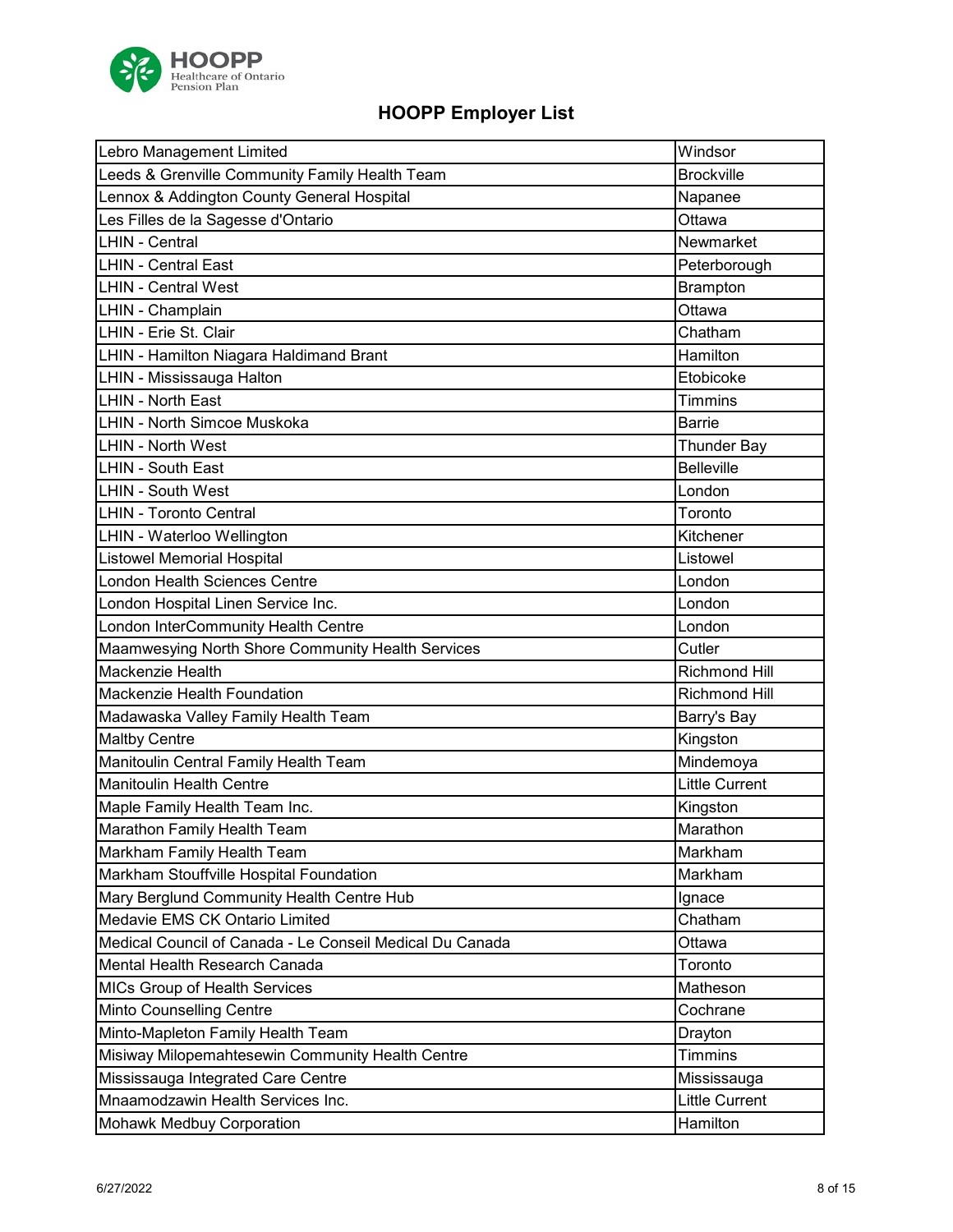

| Mon Sheong Home For The Aged                                                       | <b>Richmond Hill</b>  |
|------------------------------------------------------------------------------------|-----------------------|
| Montfort Renaissance Inc.                                                          | Ottawa                |
| Mount Sinai Hospital                                                               | Toronto               |
| Mount Sinai Hospital Foundation of Toronto                                         | Toronto               |
| Muskoka Algonquin Healthcare                                                       | Huntsville            |
| Muskoka Central Ambulance Communication Centre                                     | Bracebridge           |
| <b>NEO Kids Foundation</b>                                                         | Sudbury               |
| Niagara Children's Centre                                                          | St. Catharines        |
| Niagara Falls Community Health Centre                                              | Niagara Falls         |
| Niagara Health Foundation                                                          | Welland               |
| Niagara Health System                                                              | Welland               |
| Niagara Ina Grafton Gage Village                                                   | St. Catharines        |
| Niagara North Family Health Team                                                   | St. Catharines        |
| Nipigon District Family Health Team                                                | Nipigon               |
| Nipigon District Memorial Hospital                                                 | Nipigon               |
| Noojmowin Teg Health Centre                                                        | <b>Little Current</b> |
| Norfolk Family Health Team                                                         | Delhi                 |
| Norfolk General Hospital                                                           | Simcoe                |
| Norfolk Hospital Nursing Home                                                      | Simcoe                |
| North Bay Nurse Practitioner-Led Clinic                                            | North Bay             |
| North Bay Regional Health Centre                                                   | North Bay             |
| North Channel Nurse Practitioner-Led Clinic                                        | Thessalon             |
| North Durham Family Health Team                                                    | Port Perry            |
| North Lambton Community Health Centre                                              | Forest                |
| North Muskoka Nurse Practitioner Led Clinic                                        | Huntsville            |
| North of Superior Community Mental Health Program Corporation                      | Nipigon               |
| North of Superior Healthcare Group                                                 | <b>Terrace Bay</b>    |
| North Perth Family Health Team                                                     | Listowel              |
| North Shore Family Health Team Corp.                                               | Schreiber             |
| North Shore Health Network                                                         | <b>Blind River</b>    |
| North Simcoe Family Health Team                                                    | Midland               |
| North Simcoe Muskoka Hospice Palliative Care Network                               | Orillia               |
| North Wellington Health Care Corporation                                           | <b>Mount Forest</b>   |
| North York Family Health Team                                                      | North York            |
| North York General Hospital                                                        | North York            |
| North York General Hospital Foundation                                             | Toronto               |
| Northern Neighbours Nurse Practitioner-Led Clinic                                  | <b>White River</b>    |
| Northern Ontario School of Medicine University / Université de l'École de médecine | Sudbury               |
| du Nord de l'Ontario                                                               |                       |
| Northumberland Family Health Team                                                  | Cobourg               |
| Northumberland Hills Hospital                                                      | Cobourg               |
| Northumberland Hills Hospital Foundation                                           | Cobourg               |
| NorWest Community Health Centres                                                   | <b>Thunder Bay</b>    |
| Notre Dame Hospital                                                                | Hearst                |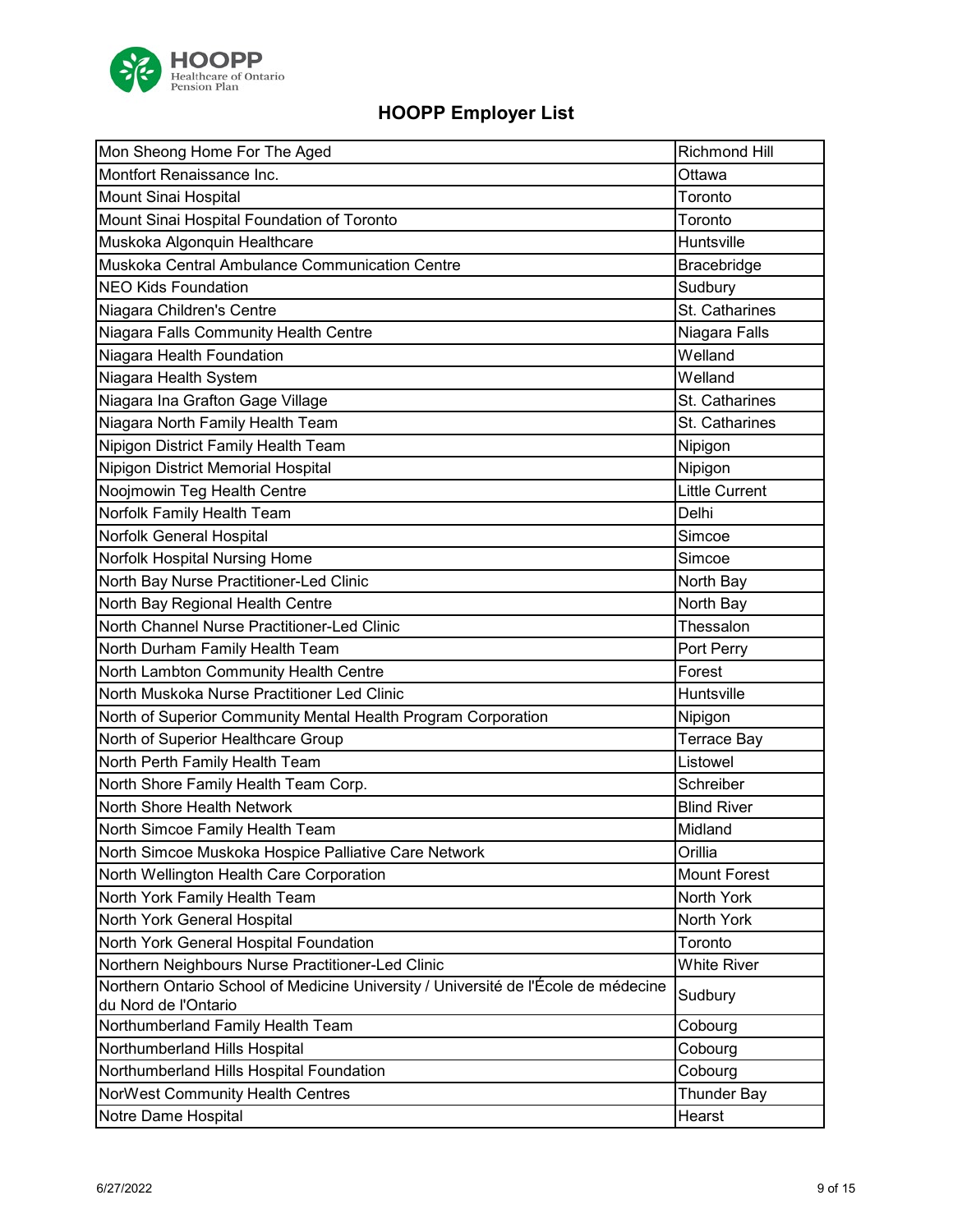

| Nurse Practitioners' Association of Ontario                                    | Toronto               |
|--------------------------------------------------------------------------------|-----------------------|
| Oakmed Family Health Team                                                      | Oakville              |
| Oak Valley Health                                                              | Markham               |
| Oakville Hospital Foundation                                                   | Oakville              |
| Occupational Health Clinics for Ontario Workers Inc.                           | Toronto               |
| One Kids Place                                                                 | North Bay             |
| Ongwanada Hospital                                                             | Kingston              |
| Onkwehon:we Midwives Collective Collectif de sages-femmes Onkwehon:we          | Akwesasne             |
| Ontario Agency for Health Protection & Promotion                               | Toronto               |
| Ontario Association of Medical Radiation Sciences                              | Hamilton              |
| Ontario Council of Hospital Unions                                             | Toronto               |
| Ontario Health                                                                 | Toronto               |
| <b>Ontario Hospital Association</b>                                            | Toronto               |
| Ontario Institute for Cancer Research                                          | Toronto               |
| <b>Ontario Nurses' Association</b>                                             | Toronto               |
| Ontario Shores Centre for Mental Health Sciences                               | Whitby                |
| Ontario Shores Centre for Mental Health Sciences Foundation                    | Whitby                |
| Open Doors for Lanark Children and Youth                                       | <b>Carleton Place</b> |
| <b>OPTIONS</b> northwest                                                       | <b>Thunder Bay</b>    |
| Orillia Soldiers' Memorial Hospital                                            | Orillia               |
| Orillia Soldiers' Memorial Hospital Foundation                                 | Orillia               |
|                                                                                | Mississauga           |
| Ornge                                                                          |                       |
| Ottawa Hospital Research Institute/Institut De Recherche De L'Hopital D'Ottawa | Ottawa                |
| Ottawa Hospital Residence Corporation                                          | Ottawa                |
| Ottawa Regional Cancer Foundation                                              | Ottawa                |
| <b>Ottawa Salus Corporation</b>                                                | Ottawa                |
| Oxford County Community Health Centre                                          | Woodstock             |
| Pancreatic Cancer Canada Foundation                                            | Toronto               |
| Parkdale Queen West Community Health Centre                                    | Toronto               |
| Pathways Health Centre for Children                                            | Sarnia                |
| Pediatric Oncology Group of Ontario                                            | Toronto               |
| Pembroke Regional Hospital Foundation                                          | Pembroke              |
| Pembroke Regional Hospital Inc.                                                | Pembroke              |
| Perley & Rideau Veterans' Health Centre                                        | Ottawa                |
| Perth and Smiths Falls District Hospital                                       | <b>Smiths Falls</b>   |
| Peterborough 360 Degree Nurse Practitioner-Led Clinic                          | Peterborough          |
| Peterborough Family Health Team                                                | Peterborough          |
| Peterborough Regional Health Centre                                            | Peterborough          |
| Peterborough Regional Health Centre Foundation                                 | Peterborough          |
| Pinecrest-Queensway Community Health Centre                                    | Ottawa                |
| Planned Parenthood of Toronto                                                  | Toronto               |
| Points North Family Health Team                                                | Vermilion Bay         |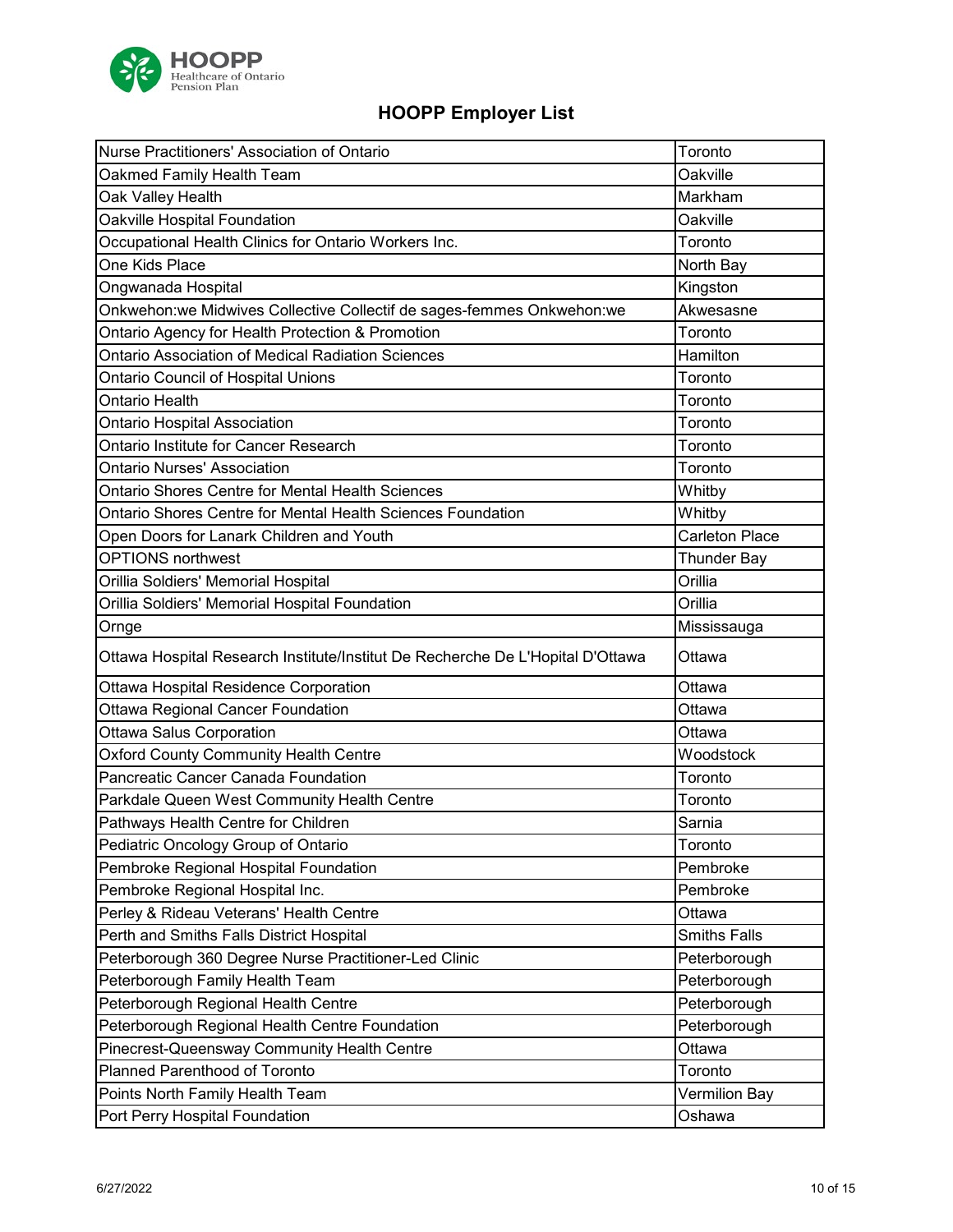

| Powassan & Area Family Health Team                                                     | Powassan              |
|----------------------------------------------------------------------------------------|-----------------------|
| Prime Care Family Health Team Incorporated                                             | Milton                |
| Prince Edward County Memorial Hospital Foundation                                      | Picton                |
| Prince Edward Family Health Team                                                       | Picton                |
| Providence Care                                                                        | Kingston              |
| <b>Proximity Institute</b>                                                             | Toronto               |
| Queen Square Family Health Team                                                        | <b>Brampton</b>       |
| Queensway Carleton Hospital                                                            | Nepean                |
| Queensway-Carleton Hospital Foundation                                                 | Ottawa                |
| <b>Quest Community Health Centre</b>                                                   | <b>St. Catharines</b> |
| Quinte Healthcare Corporation                                                          | <b>Belleville</b>     |
| Rachael Sheppard Medicine Professional Corporation                                     | Orillia               |
| Radiation Oncologists - PM & SL                                                        | Toronto               |
| Rapids Family Health Team                                                              | Sarnia                |
| Red Lake Family Health Team                                                            | <b>Red Lake</b>       |
| Regent Park Community Health Centre                                                    | Toronto               |
| Registered Nurses' Association of Ontario                                              | Toronto               |
| Registered Practical Nurses Association                                                | Mississauga           |
| Rehab Express Elgin                                                                    | St. Thomas            |
| Rehab Express Inc.                                                                     | Toronto               |
| <b>Renfrew Health</b>                                                                  | Renfrew               |
| Renfrew Victoria Hospital                                                              | Renfrew               |
| Research St. Joseph's-Hamilton                                                         | Hamilton              |
| <b>Rexdale Community Health Centre</b>                                                 | Toronto               |
| <b>Rideau District Community Health Services</b>                                       | Merrickville          |
| Riverside Health Care Facilities Inc.                                                  | <b>Fort Frances</b>   |
| <b>Roberts/Smart Centre</b>                                                            | Ottawa                |
| Roger Neilson House for Palliative Care/La Maison De Soins Palliatifs Roger<br>Neilson | Ottawa                |
| Ross Memorial Hospital                                                                 | Lindsay               |
| Ross Memorial Hospital Foundation                                                      | Lindsay               |
| Royal Ottawa Health Care Group                                                         | Ottawa                |
| Royal Victoria Hospital                                                                | Barrie                |
| Runnymede Healthcare Centre                                                            | Toronto               |
| Saint-Louis Residence                                                                  | Ottawa                |
| Sandy Hill Community Health Centre                                                     | Ottawa                |
| Sante Manitouwadge Health                                                              | Manitouwadge          |
| Saugeen Memorial Hospital Foundation                                                   | Southampton           |
| Sault Area Hospital                                                                    | Sault Ste. Marie      |
| Sault Ste Marie & District Group Health Association                                    | Sault Ste. Marie      |
| Scarborough Academic Family Health Team                                                | Scarborough           |
| Scarborough Centre for Healthy Communities                                             | Scarborough           |
| Scarborough Health Network                                                             | Scarborough           |
| Scarborough Health Network Foundation                                                  | Scarborough           |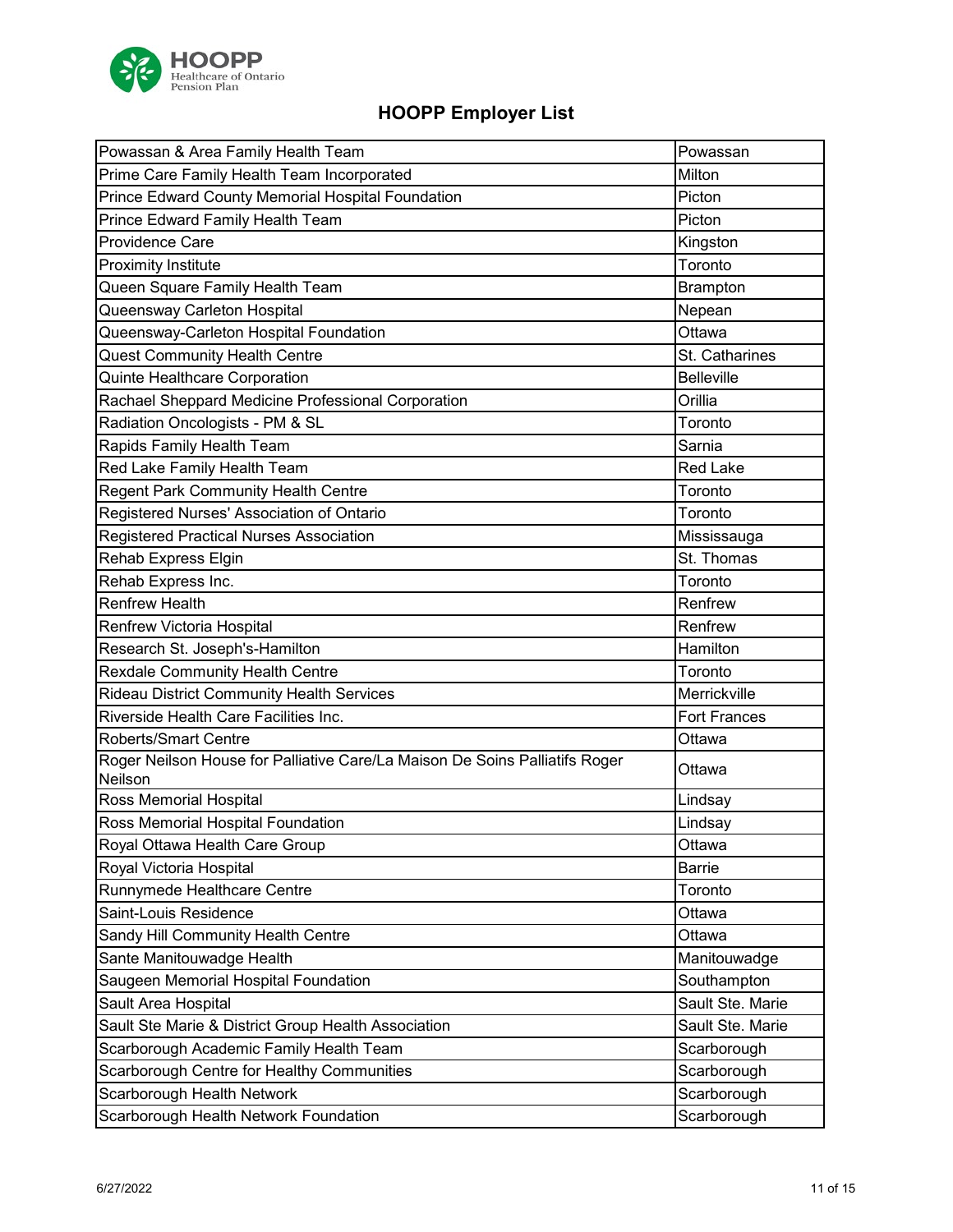

| Seaway Valley Community Health Centre                            | Cornwall           |
|------------------------------------------------------------------|--------------------|
| Sensenbrenner Hospital                                           | Kapuskasing        |
| Services de santé de Chapleau Health Services                    | Chapleau           |
| Shared Hospital Laboratory Inc.                                  | Toronto            |
| <b>Shared Services West</b>                                      | Oakville           |
| Shared Support Services of Southeastern                          | Kingston           |
| <b>Sherbourne Health Centre</b>                                  | Toronto            |
| <b>Sherwood Park Manor</b>                                       | <b>Brockville</b>  |
| Shkagamik-Kwe Health Centre                                      | Sudbury            |
| Sioux Lookout Meno Ya Win Health Centre                          | Sioux Lookout      |
| Sisters of St. Joseph for the Diocese of Toronto in Upper Canada | Toronto            |
| Smithville Family Health Team                                    | Smithville         |
| Sodexo Canada Ltd.                                               | Burlington         |
| Somerset West Community Health Centre                            | Ottawa             |
| South Bruce Grey Health Centre                                   | Walkerton          |
| South East Toronto Family Health Team Inc.                       | Toronto            |
| South Georgian Bay Community Health Centre                       | Wasaga Beach       |
| South Huron Hospital Association                                 | Exeter             |
| South Muskoka Hospital Foundation                                | Bracebridge        |
| South Riverdale Community Health Centre                          | Toronto            |
| South-East Grey Community Health Centre                          | Markdale           |
| South-East Ottawa Community Services                             | Ottawa             |
| Southlake Family Health Team                                     | Newmarket          |
| Southlake Regional Health Centre                                 | Newmarket          |
| Southlake Regional Health Centre Foundation                      | Newmarket          |
| Southwest Ontario Aboriginal Health Access Centre                | Muncey             |
| St. Francis Memorial Hospital                                    | Barry's Bay        |
| St. Gabriel's Villa of Sudbury                                   | Chelmsford         |
| St. John's Retirement Homes Inc.                                 | Peterborough       |
| St. Joseph's At Fleming                                          | Peterborough       |
| St. Joseph's Care Group                                          | <b>Thunder Bay</b> |
| St. Joseph's Continuing Care Centre                              | Cornwall           |
| St. Joseph's Continuing Care Centre of Sudbury                   | Sudbury            |
| St. Joseph's General Hospital                                    | <b>Elliot Lake</b> |
| St. Joseph's Health Care London                                  | London             |
| St. Joseph's Health Centre Foundation, Guelph                    | Guelph             |
| St. Joseph's Health Centre of Sudbury                            | Sudbury            |
| St. Joseph's Health Centre, Guelph                               | Guelph             |
| St. Joseph's Healthcare Foundation, Hamilton                     | Hamilton           |
| St. Joseph's Healthcare Hamilton                                 | Hamilton           |
| St. Joseph's Lifecare Centre                                     | <b>Brantford</b>   |
| St. Joseph's Lifecare Foundation, Brantford                      | <b>Brantford</b>   |
| St. Joseph's Villa                                               | Dundas             |
| St. Joseph's Villa of Sudbury, Inc.                              | Sudbury            |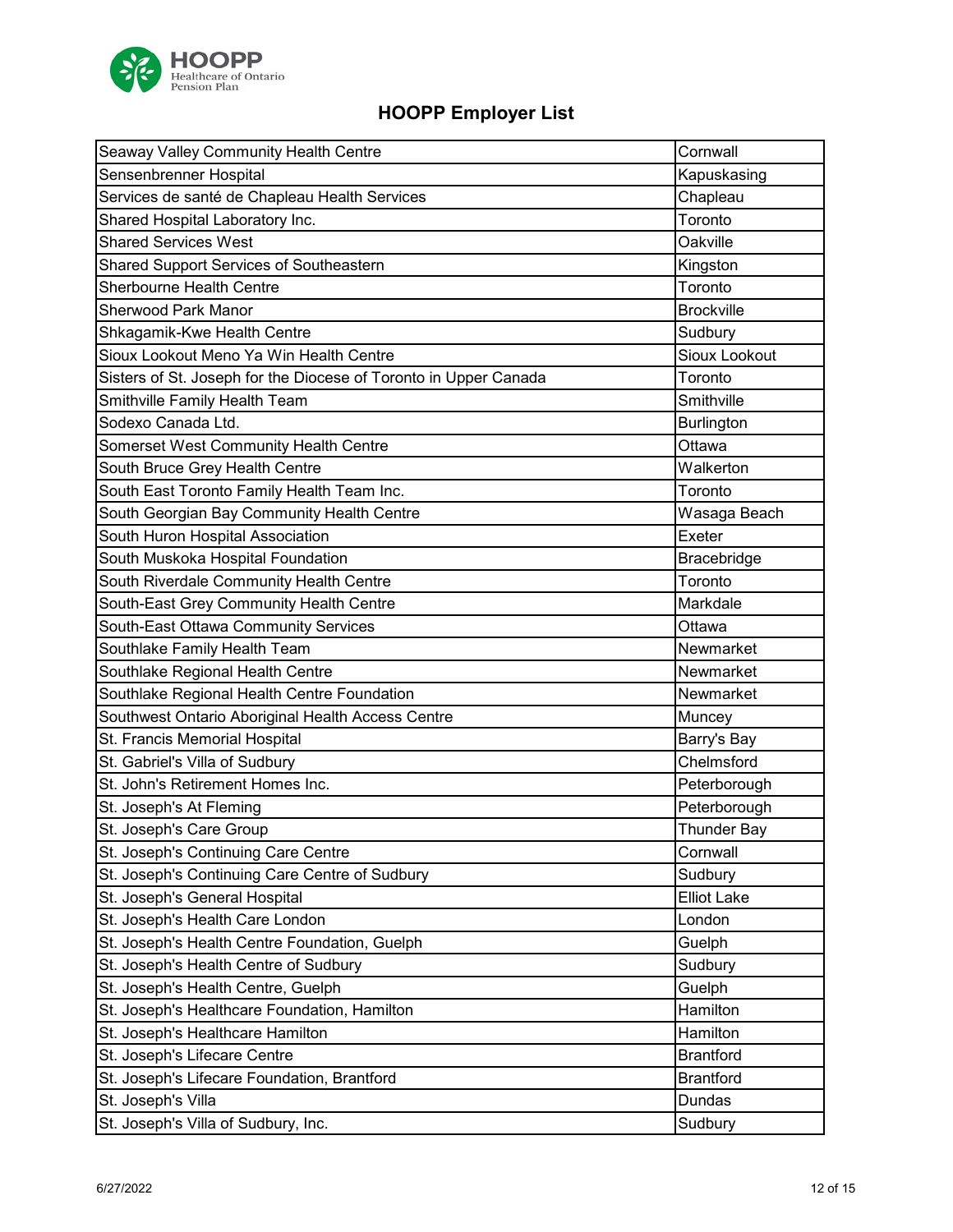

| St. Mary's General Hospital                                                                              | Kitchener           |
|----------------------------------------------------------------------------------------------------------|---------------------|
| St. Thomas Elgin General Hospital                                                                        | St. Thomas          |
| St. Thomas Elgin General Hospital Foundation                                                             | St. Thomas          |
| SteriPro Canada                                                                                          | Mississauga         |
| <b>Stevenson Memorial Hospital</b>                                                                       | Alliston            |
| <b>Stonegate Community Association</b>                                                                   | Toronto             |
| Strathroy Middlesex General Hospital                                                                     | Strathroy           |
| Strathroy Middlesex General Hospital Foundation                                                          | Strathroy           |
| <b>Sudbury District Nurse Practitioner Clinics</b>                                                       | Sudbury             |
| Sudbury Regional Hospital Foundation                                                                     | Sudbury             |
| Sudbury Vascular Laboratory Ltd                                                                          | Sudbury             |
| Summerville Family Health Team                                                                           | Mississauga         |
| Sunnybrook Health Sciences Centre                                                                        | Toronto             |
| Sunnybrook Health Sciences Centre Foundation                                                             | Toronto             |
| Sunnybrook Research Institute (SRI)                                                                      | Toronto             |
| Sunset Country Family Health Team                                                                        | Kenora              |
| <b>Superior Diagnostic Imaging Centre</b>                                                                | <b>Thunder Bay</b>  |
| <b>Surrey Place</b>                                                                                      | Toronto             |
| Taddle Creek Family Health Team                                                                          | Toronto             |
| Technology Evaluation in the Elderly Network                                                             | Kingston            |
| Temagami Medical Centre and Family Health Team                                                           | Temagami            |
| <b>Temiskaming Hospital</b>                                                                              | <b>New Liskeard</b> |
| Thames Valley Children's Centre                                                                          | London              |
| Thames Valley Family Health Team                                                                         | London              |
| Thamesview Family Health Team                                                                            | Chatham             |
| The Alexandra Hospital Ingersoll                                                                         | Ingersoll           |
| The Association of Faculties of Medicine of Canada - L'Association Des Facultes<br>De Medecine Du Canada | Ottawa              |
| The Baycrest Centre Foundation                                                                           | Toronto             |
| The Baycrest Day Care Centre                                                                             | Toronto             |
| The Belleville General Hospital Foundation Incorporated                                                  | <b>Belleville</b>   |
| The Canadian Mental Health Association Ottawa Branch                                                     | Ottawa              |
| The Canadian Mental Health Association Toronto Branch                                                    | Toronto             |
| The Foundation of Guelph General Hospital                                                                | Guelph              |
| The Four Villages Community Health Centre                                                                | Toronto             |
| The Georgetown Hospital Foundation                                                                       | Georgetown          |
| The HIROC Group                                                                                          | Toronto             |
| The Hospice Georgian Triangle Foundation                                                                 | Collingwood         |
| The Jewish Home for the Aged                                                                             | Toronto             |
| The Kensington Eye Institute                                                                             | Toronto             |
| The Leamington United Mennonite Home and Apartments                                                      | Leamington          |
| The Michener Institute of Education at UHN                                                               | Toronto             |
| The Milton District Hospital Foundation                                                                  | Milton              |
| The Ontario Caregiver Organization                                                                       | Toronto             |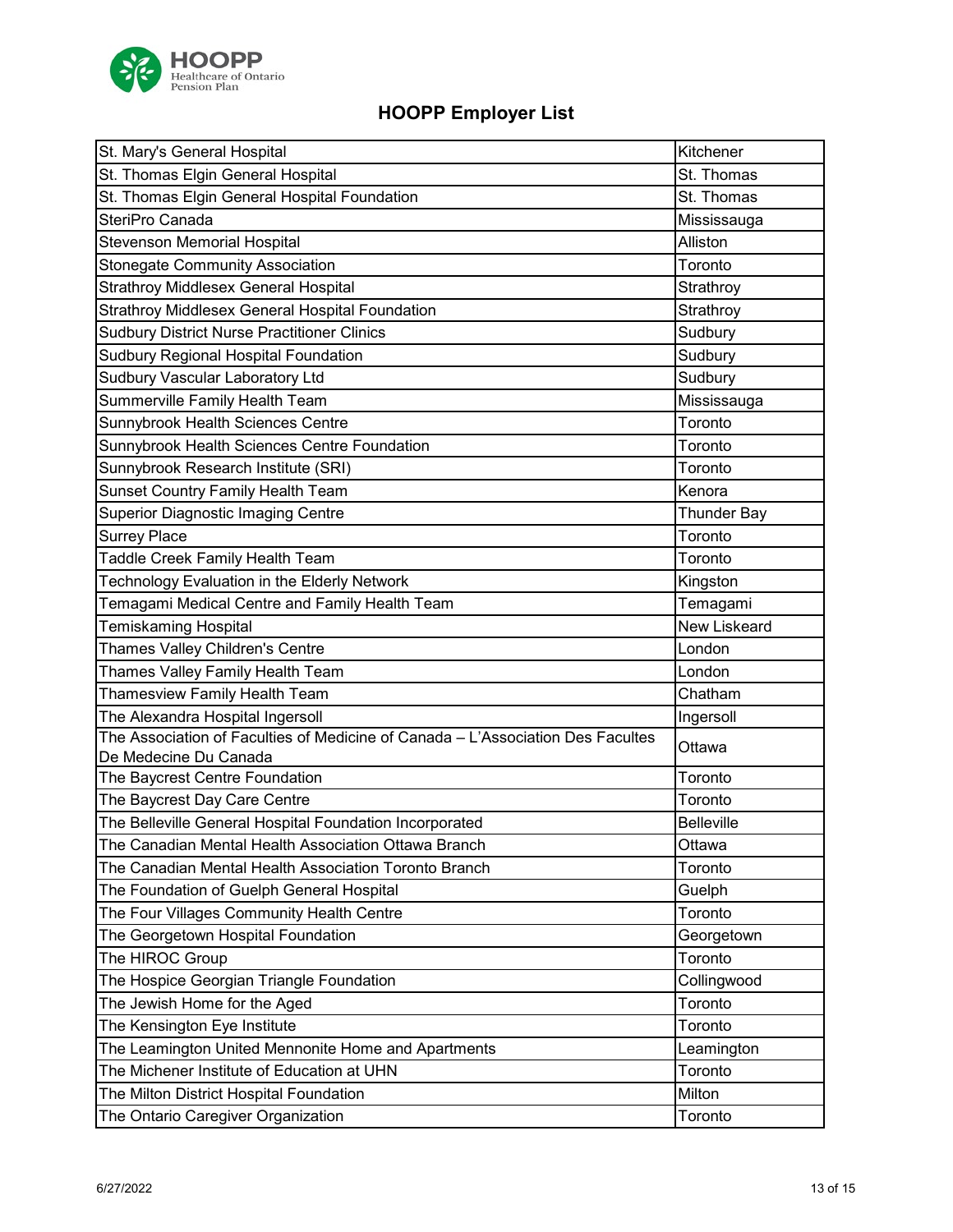

| The Ontario Finnish Resthome Association                                    | Sault Ste. Marie   |
|-----------------------------------------------------------------------------|--------------------|
| The Ontario HIV Treatment Network (OHTN)                                    | Toronto            |
| The Ottawa Hospital                                                         | Ottawa             |
| The Ottawa Hospital Academic Family Medicine Associates                     | Ottawa             |
| The Ottawa Hospital Emergency Physicians Associates                         | Ottawa             |
| The Ottawa Hospital Foundation La Fondation De L'Hôpital D'Ottawa           | Ottawa             |
| The Parkwood Foundation                                                     | Oshawa             |
| The Perley and Rideau Veterans' Health Centre Foundation                    | Ottawa             |
| The Red Lake Margaret Cochenour Memorial Hospital Corporation               | <b>Red Lake</b>    |
| Thrive Child Development Centre                                             | Sault Ste. Marie   |
| Thunder Bay Regional Health Research Institute                              | <b>Thunder Bay</b> |
| Thunder Bay Regional Health Sciences Centre                                 | <b>Thunder Bay</b> |
| Thunder Bay Regional Health Sciences Foundation                             | <b>Thunder Bay</b> |
| <b>Tillsonburg District Memorial Hospital</b>                               | Tillsonburg        |
| <b>Timmins &amp; District Hospital</b>                                      | <b>Timmins</b>     |
| Timmins Family Health Team/Équipe de Santé Familiale de Timmins             | <b>Timmins</b>     |
| <b>Toronto East Health Network</b>                                          | Toronto            |
| Toronto East Health Network Foundation                                      | Toronto            |
| <b>Toronto Grace Health Centre</b>                                          | Toronto            |
| Toronto Orthopedic Appliance Services Ltd.                                  | Toronto            |
| <b>TransForm Shared Service Organization</b>                                | Chatham            |
| Trent Hills Family Health Team                                              | Campbellford       |
| <b>Trenton Memorial Hospital Foundation</b>                                 | Trenton            |
| <b>Trillium Gift of Life Network</b>                                        | Toronto            |
| <b>Trillium Health Partners</b>                                             | Mississauga        |
| <b>Trillium Health Partners Foundation</b>                                  | Mississauga        |
| Tsi Kanonhkhwatsheríyo Indigenous Interprofessional Primary Care Team       | Deseronto          |
| Twin Bridges Nurse Practitioner Led Clinic                                  | Sarnia             |
| Unity Health Toronto                                                        | Toronto            |
| University Health Network                                                   | Toronto            |
| University Hospitals Kingston Foundation                                    | Kingston           |
| University of Ottawa Heart Institute                                        | Ottawa             |
| University of Ottawa Heart Institute Foundation                             | Ottawa             |
| University of Ottawa Medical Associates / Médecins Associés de L'Université | Ottawa             |
| D'Ottawa                                                                    |                    |
| Upper Grand Family Health Team                                              | Fergus             |
| Vaughan Community Health Centre Corporation                                 | Vaughan            |
| Vibrant Healthcare Alliance                                                 | Toronto            |
| Villa Colombo Home For The Aged                                             | Toronto            |
| Village Family Health Team                                                  | Toronto            |
| Waasegiizhig Nanaandawe'iyewigamig                                          | Kenora             |
| Wabano Centre for Aboriginal Health Inc.                                    | Ottawa             |
| Walkerton & District Hospital Foundation                                    | Walkerton          |
| Waterloo Region Nurse Practitioner-LED Clinic                               | Cambridge          |